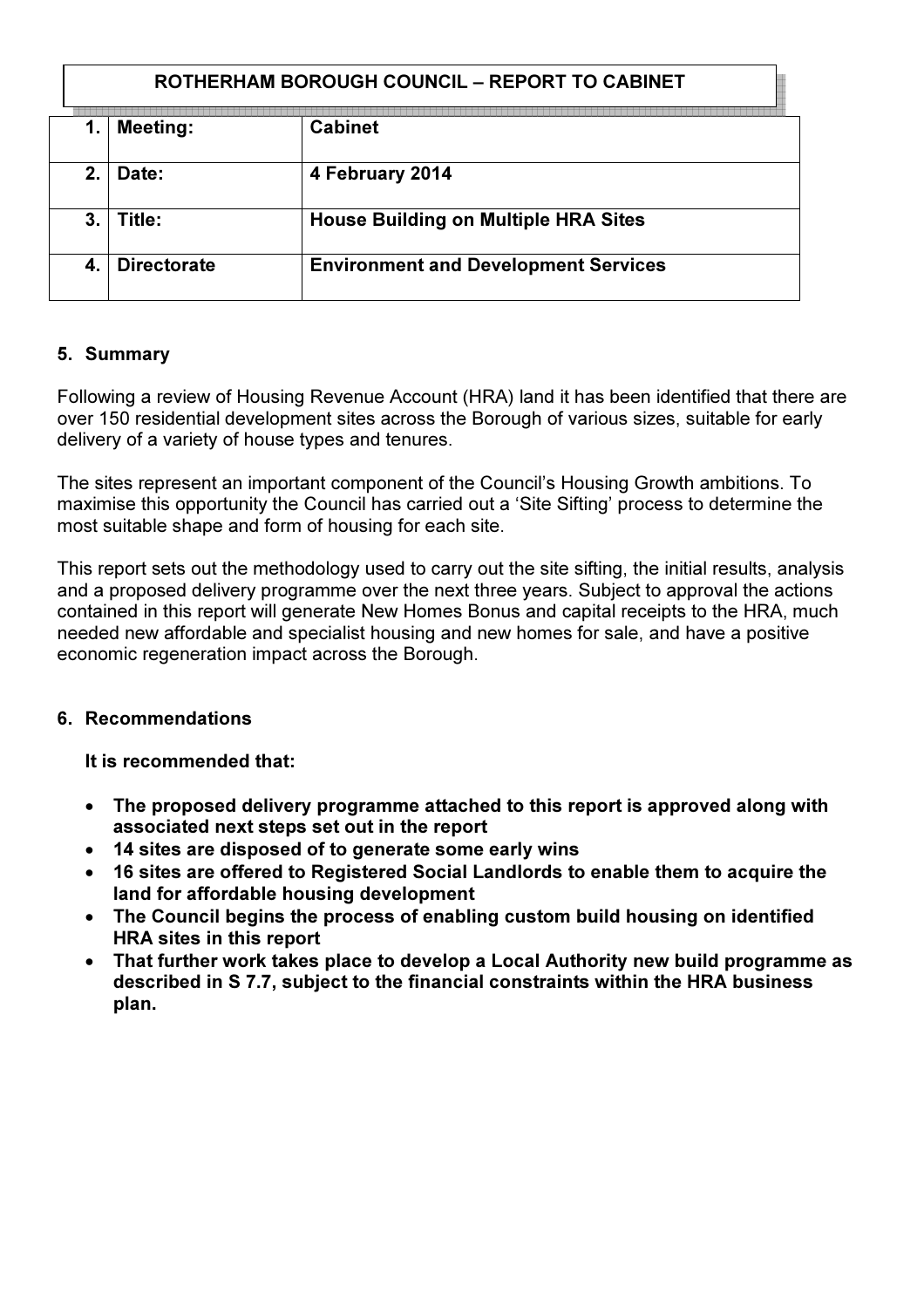## 7. Proposals and Details

### 7.1 Background

This report provides at the request of the Cabinet Member Safe and Attractive neighbourhoods, an overview of current activity designed to accelerate house building within Rotherham. It has considerable financial and resource implications which need to be further considered as the programme develops.

The Government is committed to stimulating economic activity and enabling more new homes to be built through its economic and housing growth agendas. The release of surplus public sector land capable of development is regarded as an important enabler to stimulate construction activity, facilitate growth and meet housing needs.

Government has launched a number of 'housing growth tools' to increase the supply of new houses, providing incentives to speed up the construction of new houses and more affordable purchase terms.

Locally Rotherham has responded to the national agenda and is wedded to an economic and housing growth agenda. A number of programmes and initiatives are being currently deployed to stimulate the housing market in Rotherham and enable stalled and unviable sites to be delivered. This includes house builders utilizing the Help to Buy scheme, Community Infrastructure Funding and Get Britain Building Funding. The Council is helping by investing in a programme of new council housing through strategic acquisitions and is enabling affordable housing developments through Housing Associations accessing National Affordable Housing Programme grant funding. The Council is also working within the Sheffield City Region on housing growth proposals and initiatives.

However, since the significant reduction in grant funding from Government the Council faces budget and resource challenges in responding to the housing growth agenda. This has meant finding new ways of working without grant such as utilizing our land and property to facilitate growth and developing partnerships with the private sector. This led to a review of Housing Revenue Account (HRA) sites to understand the Council's resources and enable effective planning to deliver more new homes that meet local needs.

A review of HRA land identified that there were over 150 sites across the Borough of various sizes, suitable for delivery of a variety of house types and tenures over the next three years. The sites represent an important component of realising the Council's Housing Growth ambitions as they are capable of delivering approximately 1,000 new homes. To develop this opportunity and enable delivery the Council has carried out a 'Site Sifting' process to determine the most suitable shape and form of housing for each site and best delivery route.

## 7.2 Site Sifting

To understand what land resources the Council has at its disposal a database of all HRA sites has been developed which provides information on individual sites including;

- Site name, location, size and current use
- Line boundary of site
- Potential number of new homes
- Local housing market intelligence
- Planning and site issues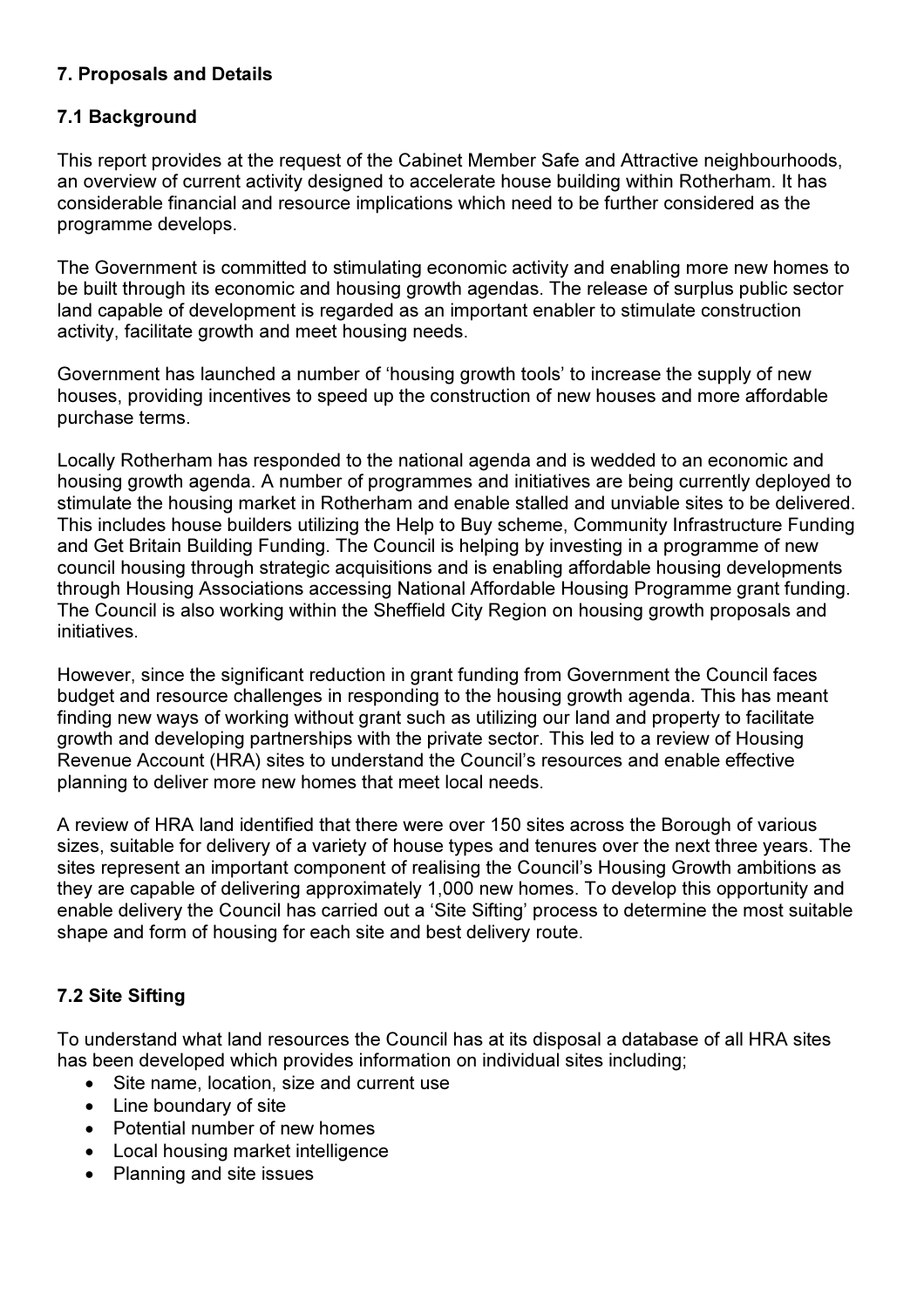In addition to the database a Site Summary Sheet (see Appendix 1 for an example) has been developed for each site.

## 7.3 Site Sifting Process

A multi-disciplinary officer group was set up which included planning, asset management, urban design, affordable housing and programme delivery. The purpose of the group was to review and sort land in to the following key categories, by applying local knowledge and expertise;

- Open Market Sale
- Local Authority New Build Housing
- Custom Build
- Affordable Housing Programme
- Specialist Housing Older Persons and Disabled Persons

Once a category was determined for each site, analysis was undertaken across the range of sites in each category. This looked at how best to maximize the overall development opportunity, meet local housing need, achieve value for money and develop a coherent delivery programme.

The outcome of the HRA Land Review and sift is a pipeline of sites capable of delivering approximately 1,000 new homes over the next three years.

The proposed New Homes Delivery Programme 2014-18 can be found in Appendix 2.

### 7.4 Initial HRA Site Sift Summary

The Site Sifting Process has identified more than 130 potential sites for new housing. The number of sites allocated to each category is shown below;

- Open Market Sale 34 sites
- Custom Build 17 sites
- Local Authority New Build 18 sites
- Affordable Housing 16 sites
- Specialist Housing 10 sites
- Hold 37 sites

### 7.5 New Housing Delivery Programme 2015-18

The New Housing Delivery Programme is a live document that will be refined on a continual basis as each category is developed and plans are progressed.

The programme if supported will be used as a delivery tool to drive forward and accelerate sites for residential development. The following is a summary of the programme.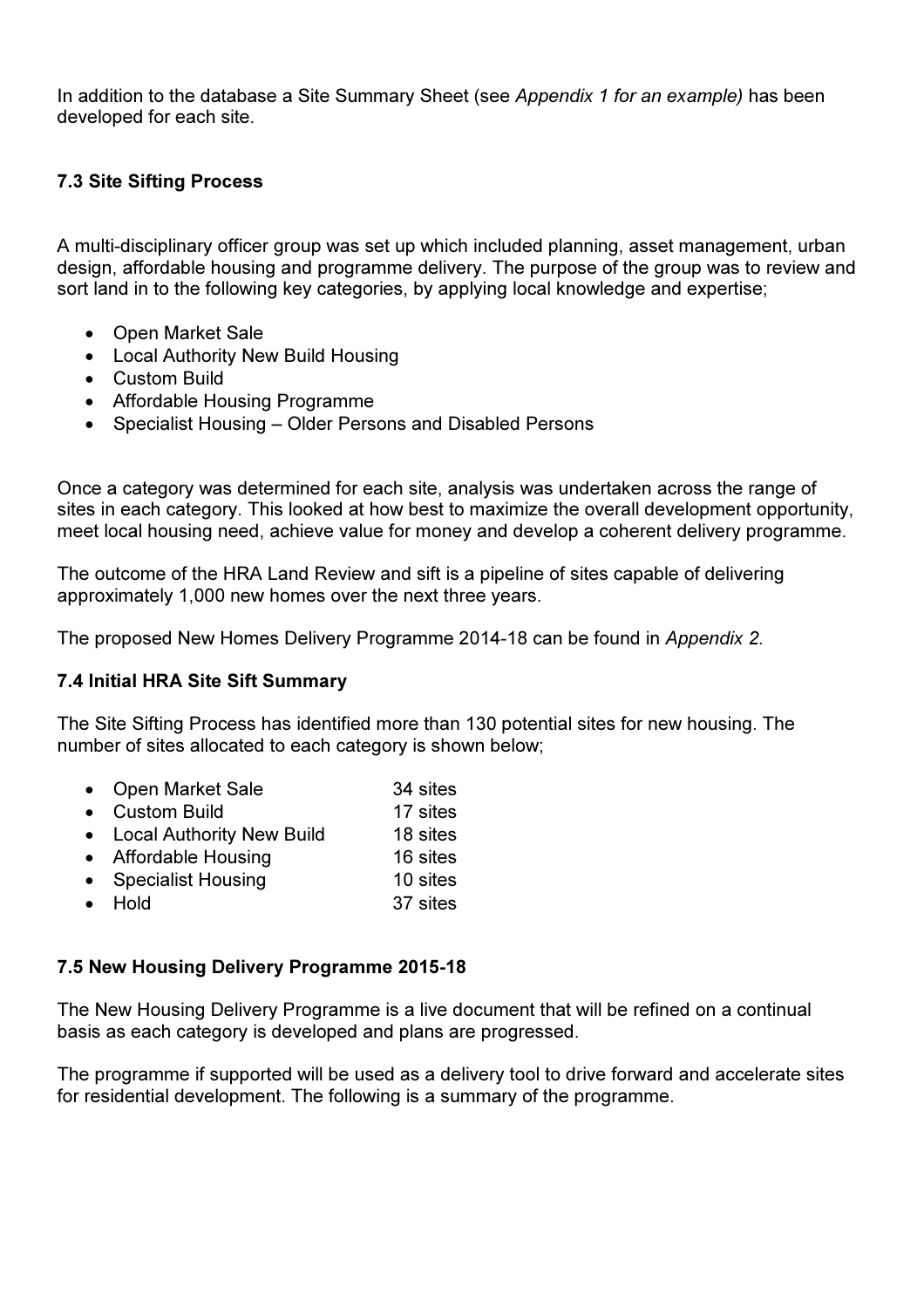| Category                     | Sub-category                                                              | No. of sites   | <b>Potential No. of</b><br>Units (30 dph) |
|------------------------------|---------------------------------------------------------------------------|----------------|-------------------------------------------|
| Open Market Sale             | Auction                                                                   | 14             | 55                                        |
|                              | <b>Informal Tender</b>                                                    | 13             | 439                                       |
|                              | <b>Market Cluster</b>                                                     | 7              | 182                                       |
|                              | Total:                                                                    | 34             | 676                                       |
| <b>Custom Build</b>          | Larger Sites (>5 plots)<br>Informal Tender /<br><b>Specialist Partner</b> | $\overline{7}$ | 78                                        |
|                              | Small Sites (<4 plots)<br>Informal Tender /<br><b>Specialist Partner</b>  | 10             | 23                                        |
|                              | Total:                                                                    | 17             | 101                                       |
| Social Housing               | <b>Housing Association</b>                                                | 16             | 114                                       |
|                              | Council                                                                   | 18             | 49                                        |
|                              | Total:                                                                    | 34             | 163                                       |
| <b>Specialist Housing</b>    | <b>Older &amp; Disabled Persons</b>                                       | 10             | 47                                        |
|                              | Total:                                                                    | 10             | 47                                        |
| Sites on Hold                |                                                                           | 37             | 325                                       |
| Overall Total:* <sup>1</sup> |                                                                           | 95             | 987                                       |

Potential number of units is estimated only by size of the site. The actual number of units delivered will reflect site constraints and Planning Policy. \*1 not including sites on hold.

### 7.6 Quick Wins

A number of the sites identified are capable of early delivery of new housing and termed as quick wins. On these sites we can expect to achieve site disposal and planning applications for new housing being considered within six to twelve months.

The proposed programme has;

- Fourteen sites identified for disposal at auction within the next six to twelve months
- Eight sites to be disposed of to Housing Associations for Affordable Housing in the 2015/18 programme
- A further eight sites to be considered by Housing Associations for affordable housing development within the HCA's grant funded programme
- Seven sites have been identified for sale as a cluster within the next six months

These sites if developed will provide much needed new housing, meeting local need and delivering;

- Capital receipts to be reinvested to support the delivery of more new homes.
- Additional New Homes bonus
- Stimulation of the local economy
- Removal of management and maintenance costs associated with vacant land

#### 7.7 Developing Key Programmes

The proposed programme will enable;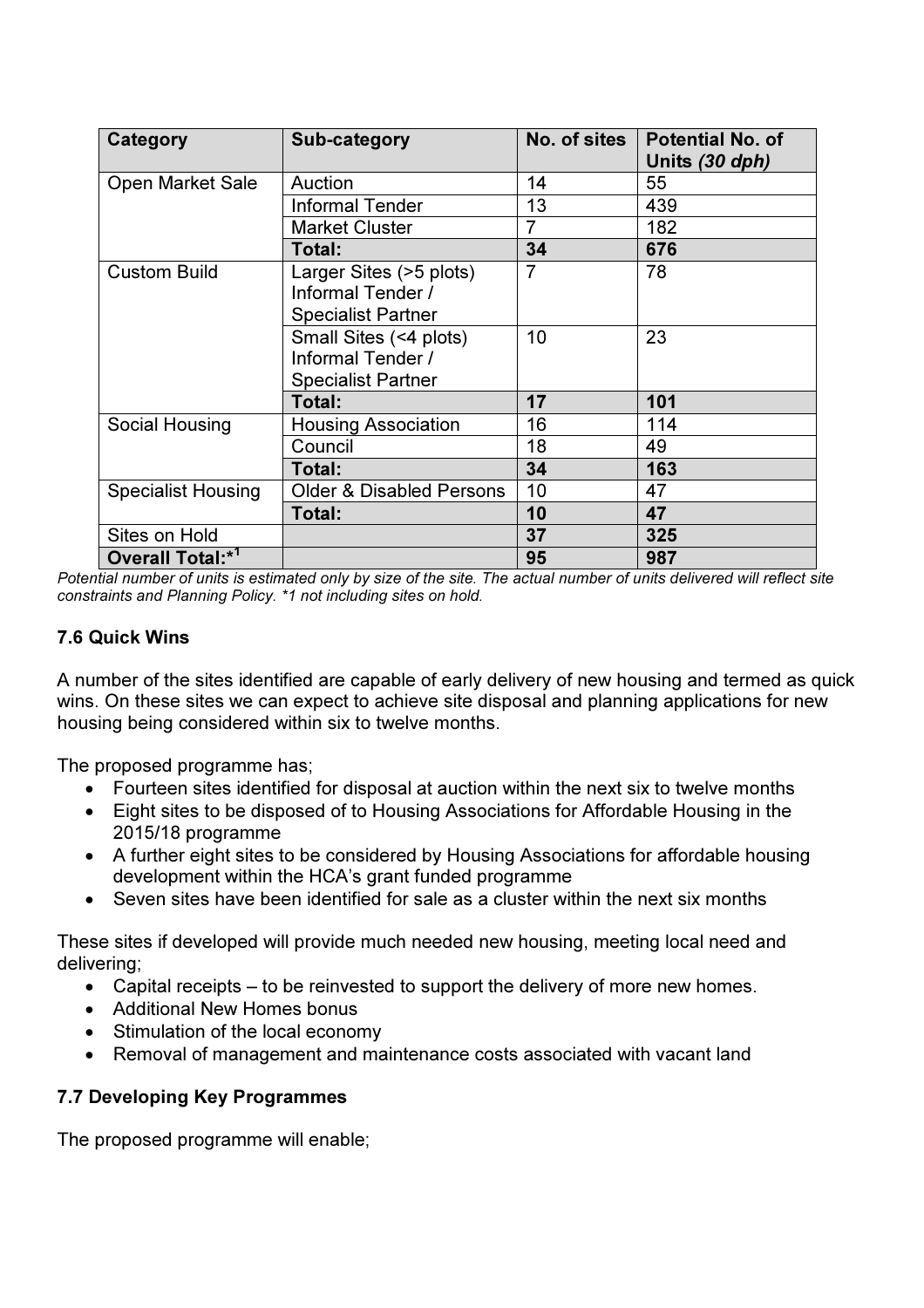### **Local Authority New Build**

The HRA Land Review has identified 18 sites capable of delivering 49 Council Homes. We have also identified a further 10 sites for specialist housing with a capacity to deliver 47 homes, which the Council may choose to be the developer and owner. In addition to these sites there is additional delivery capacity for the Council in the site cluster proposition (46 Council homes) and strategic acquisitions programme (75 units). If all these opportunities were taken up by the Council we could deliver 217 homes over the 3 year programme. Currently the council is not building but acquiring new properties, and as such is able to profit from the current depressed values within the housing market. As the market improves this dynamic will change and building is likely to become a more attractive proposition.

### • Custom/Self-Build housing

The custom build market is a key priority for Government who have set out plans to break down barriers for those wishing to build their own home and deliver an additional 100,000 new custom build homes in the next decade. The Government is currently consulting on a new Right to Build proposal which will require Councils to develop a register of those interested in custom build, and Councils will be required to respond to a potential self-builder's request for land from the Council.

Early discussions with Custom Build specialists have indicated strong market interest and recent surveys have evidenced household demand. The Council is working up a strategy and proposals to enable the self-build market to develop in Rotherham, by providing sites and signposting selfbuilders to appropriate support services. Our New Housing Delivery Programme has Identified 17 sites suitable for Custom Build with a capacity to deliver 101 new homes.

## 7.8 Next steps

- Soft market testing with developers and RSLs
- Complete valuation and appraisal reports for all sites.
- Develop delivery plans for each site, such as site remediation, relocating garage tenants, procurement and securing outline planning.
- Work with capital finance colleagues to establish appropriate accountancy management for the delivery programme.
- Work with Planning colleagues to establish process and support for developing parcels of land that could be claimed as incidental greenspace, for example justification for loss of greenspace, re-provision and cost of contributions.
- Develop marketing material for Open Market Sale sites.
- Procure a Custom Build Enabling partner to develop a custom build programme and market opportunities.
- Review Corporate Land and Assets for potential new housing development and establish joint delivery plans.
- Consult on individual schemes with key officers and Ward Members when draft scheme delivery plans are drawn up.

The identification and realisation of surplus HRA land is dynamic and driven by business and housing needs, therefore the Council will continue to review the delivery programme and update the content, at least annually, to reflect changes in the future supply of land suitable for development. The above actions will further refine the delivery programme.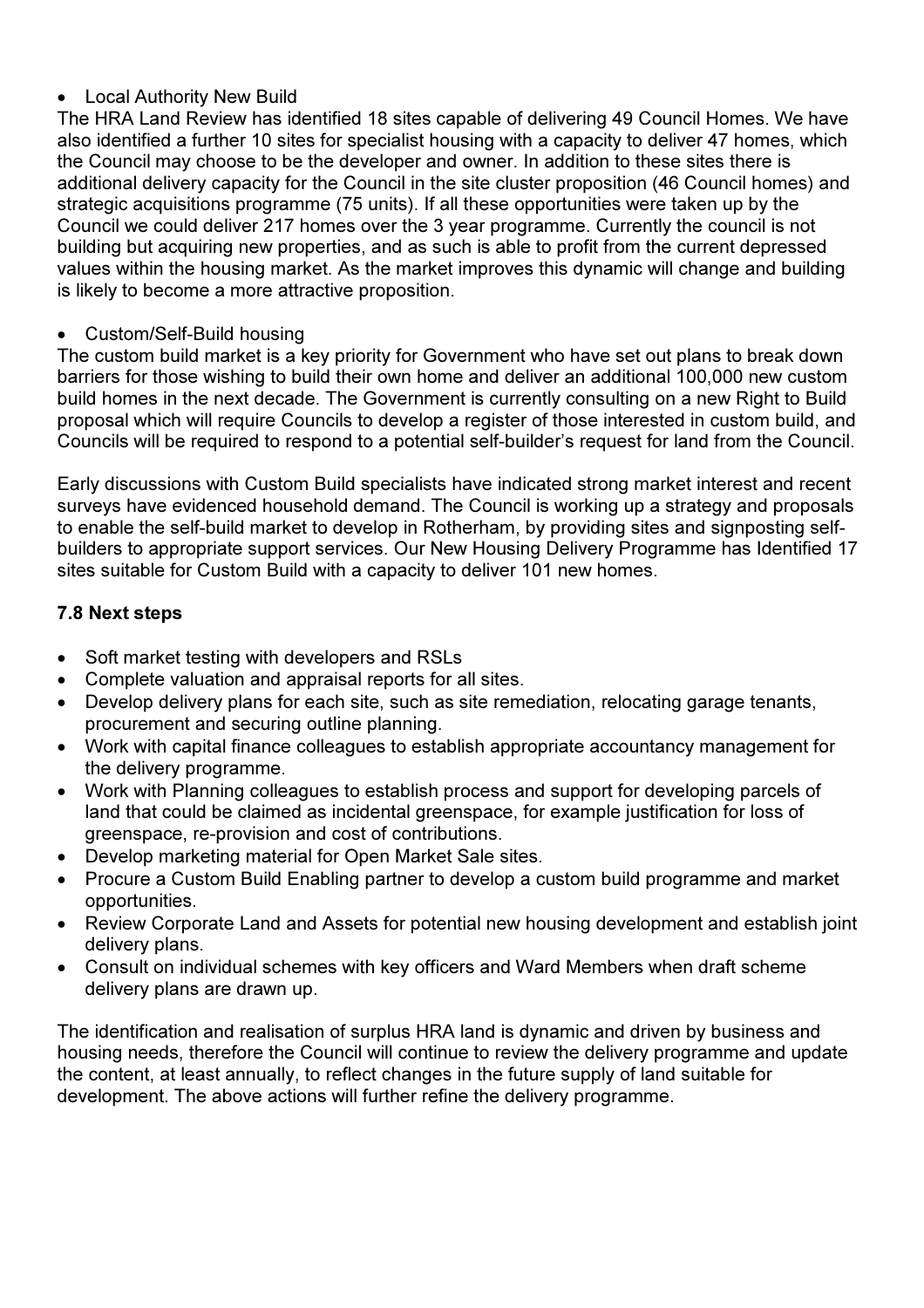## 8. Finance

#### Valuation appraisals and reports

It is proposed that the Audit and Asset Management Team is commissioned to prepare valuations and desk top appraisals for the quick win sites. This information will help the Council select the preferred bid and help to secure the best outcomes from the development of the sites. This work may conclude that other sites should be considered to secure the desired outcomes.

Fees and Charges – These will be incurred mainly by the Audit and Asset Management Team and the Legal Team. They will be attributed to a Strategic Housing Investment Service cost centre as an interim measure and a budget will be identified to cover these costs in 2015/16.

### 9. Risks and Uncertainties

If the proposed delivery programme is not supported, the Council would lose the opportunity to create 987 new homes in areas of housing need.

The value of assets can fluctuate and is very much dependant on market conditions at the time of sale. It is uncertain at which point in the future our most difficult sites would become viable and generate a land receipt without further public funding support.

The site sifting process and the resulting draft New House Building Programme have been informed by information available at that time and therefore a number of assumptions have been necessary. As disposal plans and activity, such as site surveys and appraisal work, is completed new information and data may affect the final recommendations for a site.

### 9.1 Main Assumptions

The Site Sifting Process and Open Market Sale Pipeline have been based on the following basic assumptions and parameters;

Assumptions: Planning position based only on UDP and Local Plan positions – no formal consultation with planning No legal restrictions No formal valuations – Estimated Market Value Methodology Potential unit numbers have been based on local averages and soft market testing information No site investigations – only known site constraints have been considered Construction costs and developer margins based on similar schemes and soft market testing information

Strategy parameters: Avoid overlapping sites for disposal in the same area Blend scale and locations Consider benefits of consolidating sites Three year programme – including this year Consider disposal methods – auction – informal tender

### 10. Policy and performance agenda implications

If the recommendations are supported they will contribute to: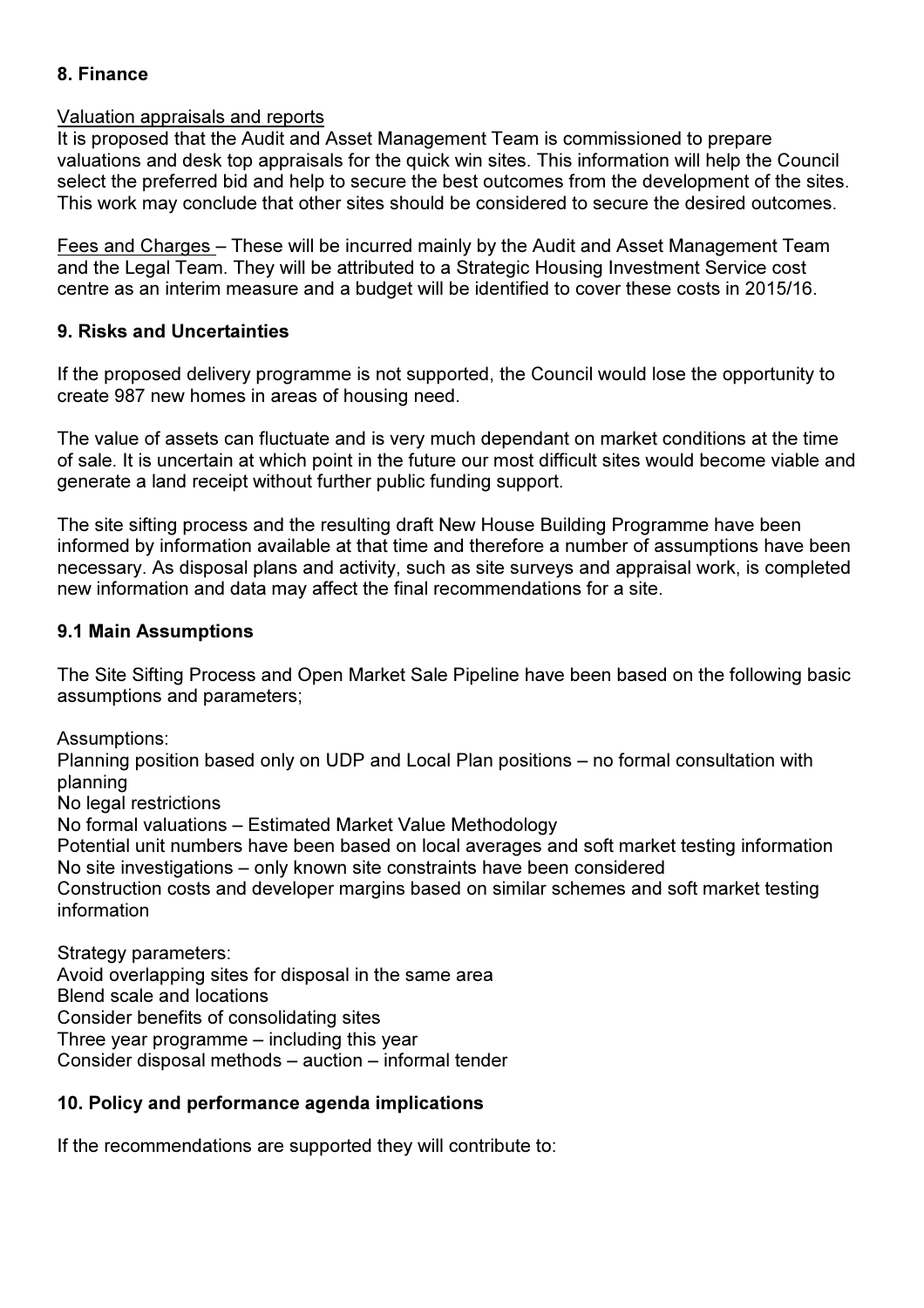The following Corporate priorities

- CP 1 Stimulating the local economy and helping local people into work
- CP2 Protecting our most vulnerable people and families, enabling them to maximise their independence
- CP3 Ensuring all areas of Rotherham are safe, clean and well maintained
- CP 4 Helping people to improve their health and wellbeing and reducing inequalities within the Borough

The following Housing Strategy commitments:

- Commitment 1: We will deliver Council housing that meets people's needs
- Commitment 2: We will increase and improve the supply of affordable rented housing in Rotherham
- Commitment 5: We will work with partners to ensure everyone can afford to heat their home
- Commitment 8: We will engage with communities and individuals so that we have a better understanding of how to meet their needs and aspirations
- Commitment 10: We will help people who wish to own their home

## 11. Background papers and consultation

Various officers within the Strategic Housing and Investment Team have been involved in the preparation of this report.

The site sifting workshops involved Planning, Land and Property, and Housing Management

Contact Name : Tom Bell Strategic Housing and Investment Manager tom.bell@rotherham.gov.uk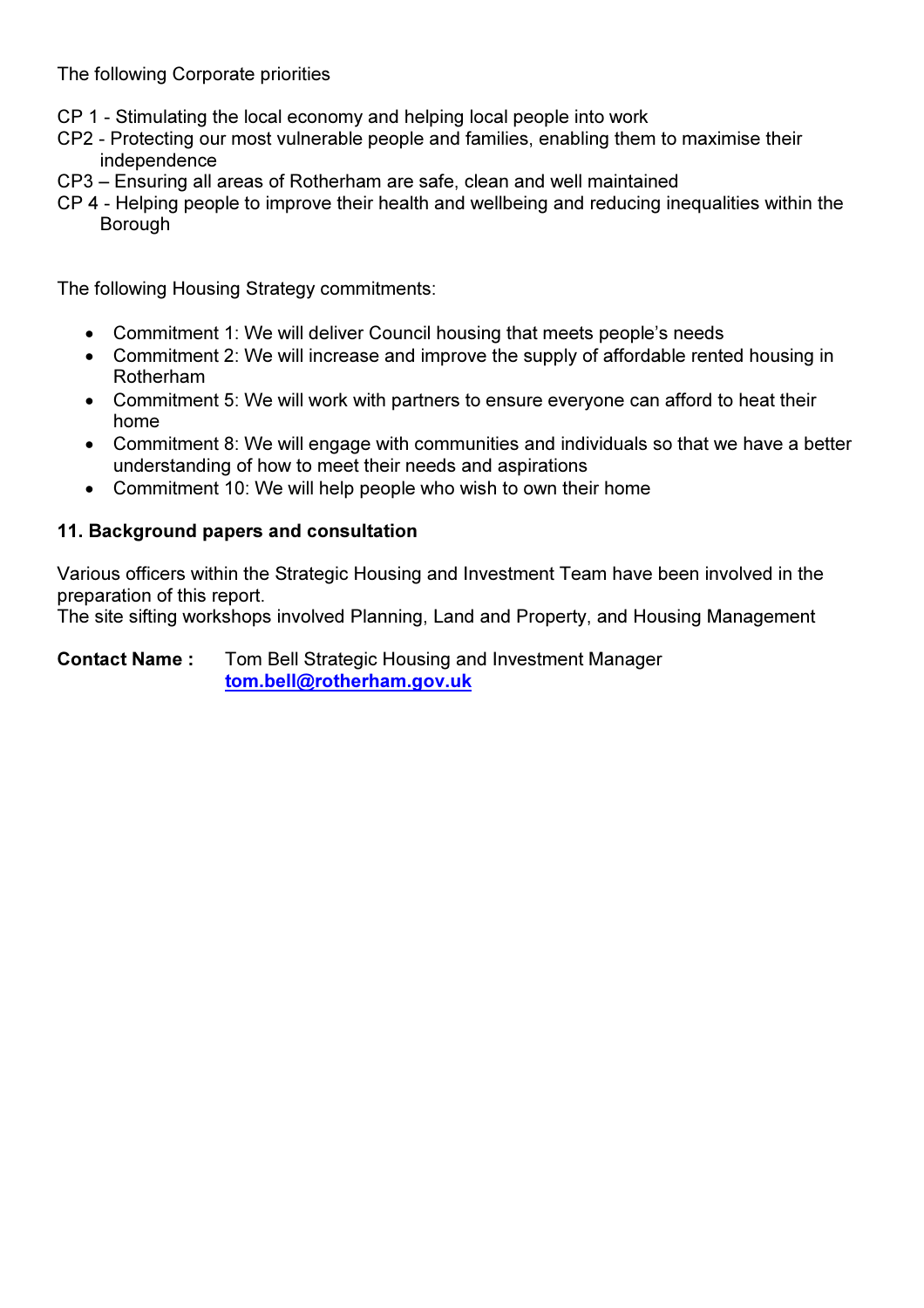# APPENDIX 1

### Example of Site Appraisal Summary

| <b>Site Name</b>                  | <b>Far Lane</b>                                                                                                                                                                                                                                                                                                                                                         | Priority: S (1-3 yrs)                                                                                                                                                                   |                                                                                                                                                                                                                                                                                                                                                                                            |
|-----------------------------------|-------------------------------------------------------------------------------------------------------------------------------------------------------------------------------------------------------------------------------------------------------------------------------------------------------------------------------------------------------------------------|-----------------------------------------------------------------------------------------------------------------------------------------------------------------------------------------|--------------------------------------------------------------------------------------------------------------------------------------------------------------------------------------------------------------------------------------------------------------------------------------------------------------------------------------------------------------------------------------------|
|                                   |                                                                                                                                                                                                                                                                                                                                                                         | <b>Status: Green</b>                                                                                                                                                                    |                                                                                                                                                                                                                                                                                                                                                                                            |
| <b>Site Address</b>               | Site between Far Lane and Sheridan Drive                                                                                                                                                                                                                                                                                                                                |                                                                                                                                                                                         |                                                                                                                                                                                                                                                                                                                                                                                            |
| Site Area (ha)                    | $0.41$ ha                                                                                                                                                                                                                                                                                                                                                               | No. of units: 12<br>$(30 \text{ dph})$                                                                                                                                                  |                                                                                                                                                                                                                                                                                                                                                                                            |
| <b>Value</b>                      | Market values too low for larger units.                                                                                                                                                                                                                                                                                                                                 |                                                                                                                                                                                         |                                                                                                                                                                                                                                                                                                                                                                                            |
| <b>Site</b><br><b>Description</b> | Site description:<br>Garage Plot Site.<br>issues, overgrown with litter accumulating.<br><b>Average house price:</b><br>£67,050 with affordability at 5:1. (April 2013)<br>Average income (approx.):<br>£25,600; average for the borough.<br><b>Site Constraints:</b><br>Steep gradient<br>Footpath running through site.<br><b>Planning:</b><br>Allocated residential. | Vacant site, mainly grassed area, steep gradient, no access<br>LDF0130 states to be retained as residential site.<br>17 units acceptable, retain footpath access through site. (JAN11). | S PO<br>FARLANE<br>$\mathfrak{A}$<br>SHERIOPA ORNE<br>$\Phi_{\!\scriptscriptstyle 2}$<br>$\bar{\mathbf{N}}$<br>FARLANE                                                                                                                                                                                                                                                                     |
| Location                          | <b>Location Summary:</b>                                                                                                                                                                                                                                                                                                                                                | East Dene, Rotherham East Ward, Rotherham South Area Assembly.                                                                                                                          |                                                                                                                                                                                                                                                                                                                                                                                            |
|                                   | private renting.                                                                                                                                                                                                                                                                                                                                                        | Rotherham East lies in the central part of Rotherham.                                                                                                                                   | Rotherham East is the most compact ward in Rotherham, combining several urban areas east of Rotherham Town Centre. These<br>neighbourhoods are Eastwood, Springwell Gardens, East Dene and parts of both Clifton and Herringthorpe. The ward is the most<br>deprived in Rotherham, with almost all neighbourhoods affected. Eastwood is a multi-ethnic area with much terraced housing and |

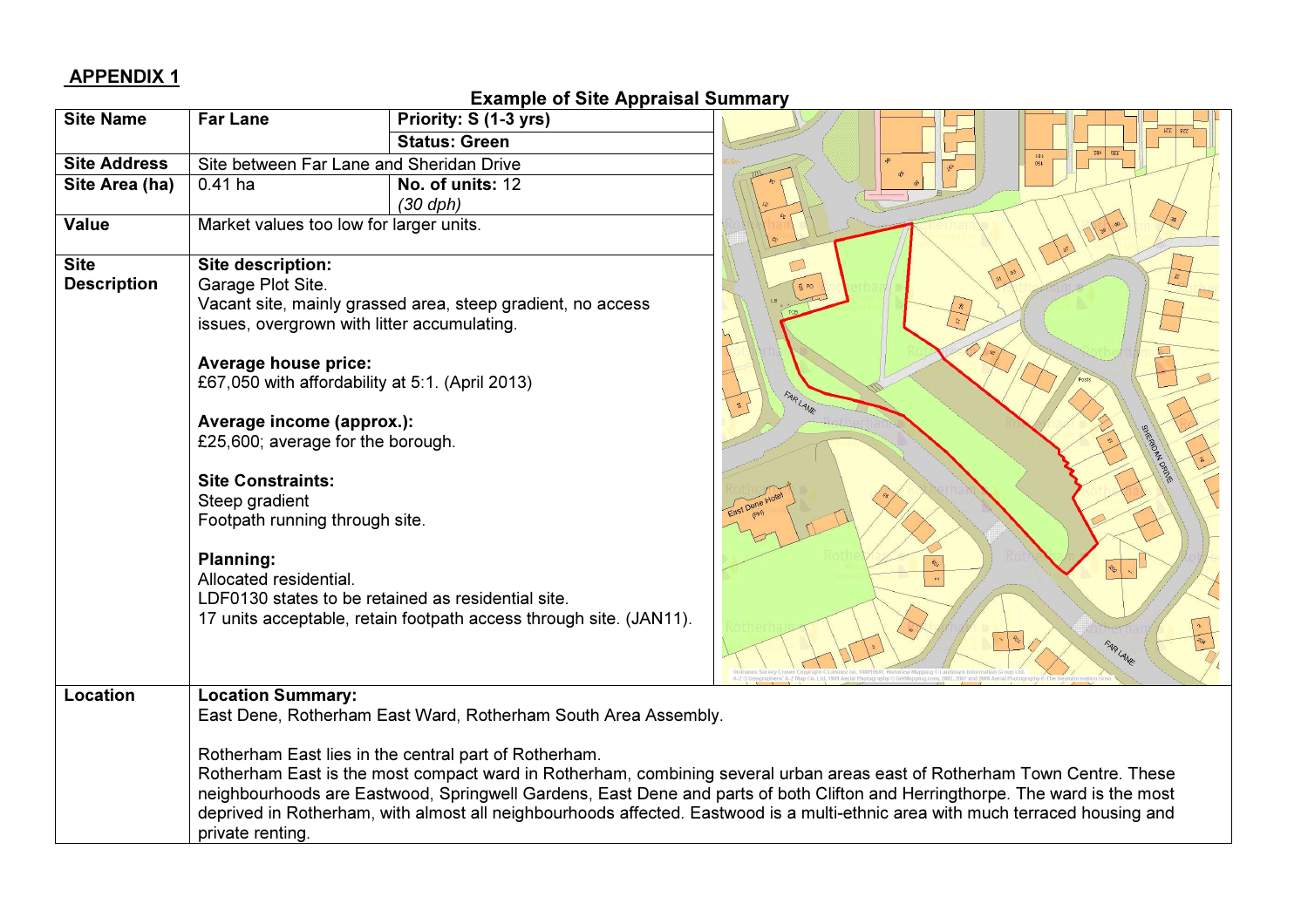|                      | East Dene and Herringthorpe have mainly council semis whilst Clifton has older private housing, mainly terraced. |                                                                                                                         |  |  |  |  |
|----------------------|------------------------------------------------------------------------------------------------------------------|-------------------------------------------------------------------------------------------------------------------------|--|--|--|--|
|                      | <b>Transport Links:</b>                                                                                          |                                                                                                                         |  |  |  |  |
| <b>Housing Need</b>  | (Area Assembly Level)                                                                                            | Need: (Ward Level)                                                                                                      |  |  |  |  |
| (Data from the       | Tenure:                                                                                                          | This area has a higher number of households made up of adults                                                           |  |  |  |  |
| Affordable           | 68% Ownership                                                                                                    | sharing or single people possibly due to a lack of single person                                                        |  |  |  |  |
| <b>Housing Needs</b> | 16% Council Rent                                                                                                 | accommodation being available. There is a high level of semi-                                                           |  |  |  |  |
| Area Profiling       |                                                                                                                  | detached houses.                                                                                                        |  |  |  |  |
| $2012 - 13$ .        | <b>Property Type:</b>                                                                                            |                                                                                                                         |  |  |  |  |
| Highest % is         | 53% Semi-detached house                                                                                          | There are 3,120 council properties here which equates to 14.9% of                                                       |  |  |  |  |
| shown.)              |                                                                                                                  | all council stock. Almost 60% of these are family houses. There is                                                      |  |  |  |  |
|                      | Household:                                                                                                       | also a good number of two bed houses, bungalows and flats which                                                         |  |  |  |  |
|                      | 38% Couple                                                                                                       | should maximise opportunity for people wishing to downsize here.                                                        |  |  |  |  |
|                      | 32% Family                                                                                                       | One bed flats, 2 bed bungalows and 3 bed houses are in high                                                             |  |  |  |  |
|                      | 26% Single                                                                                                       | demand compared to the borough averages. Four bed houses also<br>attract a high level of bids but rarely become vacant. |  |  |  |  |
|                      | Income:                                                                                                          |                                                                                                                         |  |  |  |  |
|                      | 42% Below £15k                                                                                                   | 2 and 3 bed houses required in large numbers due to high demand                                                         |  |  |  |  |
|                      | 25% £15k - £25k                                                                                                  | for this area.                                                                                                          |  |  |  |  |
|                      |                                                                                                                  | 1 and 2 bed flats are also in high demand.                                                                              |  |  |  |  |
|                      | <b>Estimated Gross Annual Need (Area Assembly Level): 717</b>                                                    | 2 bungalows in smaller numbers.                                                                                         |  |  |  |  |
|                      |                                                                                                                  | No evidence to support larger family homes.                                                                             |  |  |  |  |
| <b>Development</b>   | <b>NAHP Programme</b>                                                                                            | <b>Action:</b>                                                                                                          |  |  |  |  |
| Option(s)            |                                                                                                                  | NAHP programme.                                                                                                         |  |  |  |  |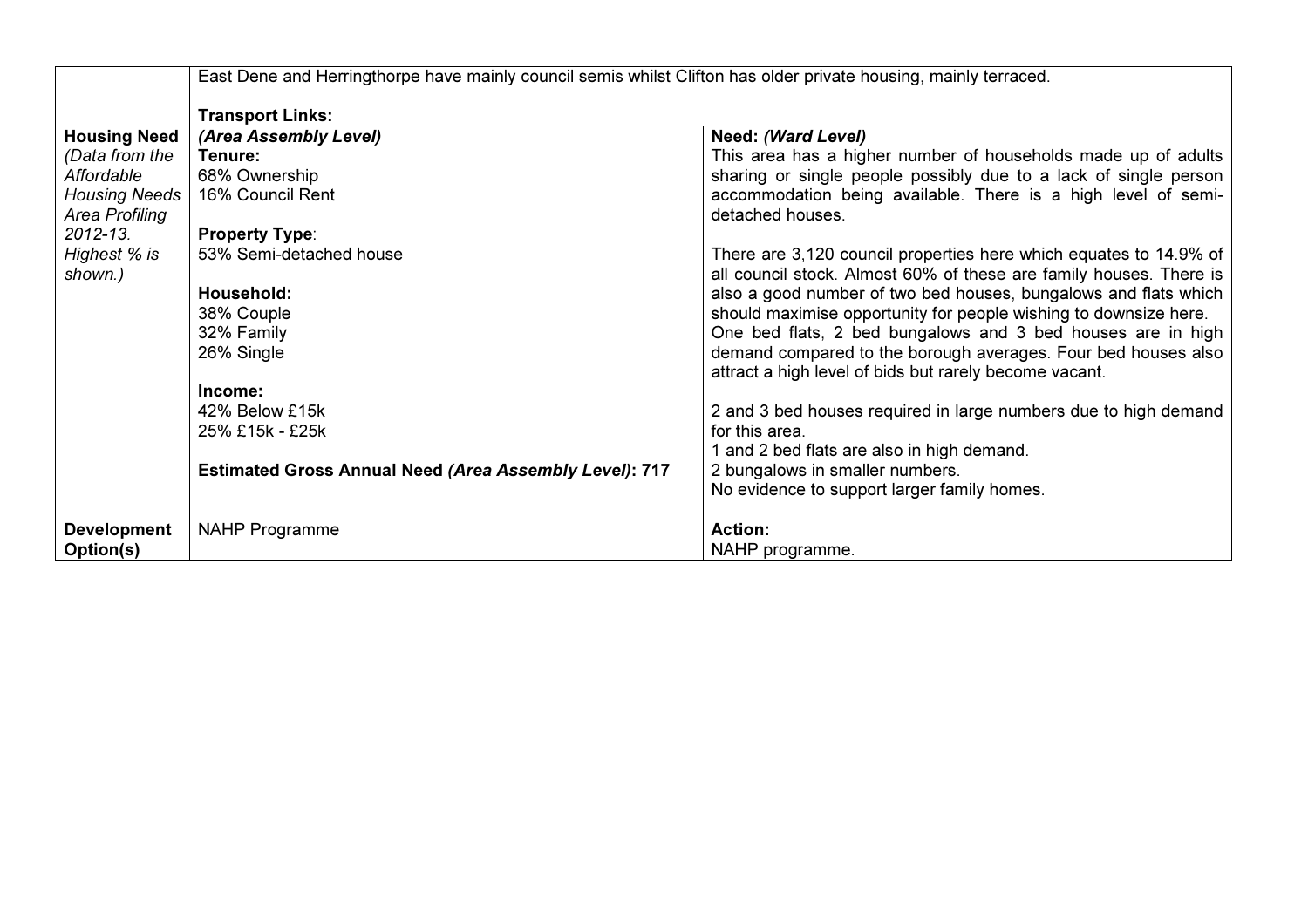# APPENDIX 2

# New Housing Delivery Programme 2014-18

| <b>Category</b>                | Sub-            | <b>Sites</b>                   | <b>Location</b>          | <b>Size</b> | <b>Potential</b>        | <b>6 Months</b>         | 12                      | $2$ to $3$              | 4 to 7       |
|--------------------------------|-----------------|--------------------------------|--------------------------|-------------|-------------------------|-------------------------|-------------------------|-------------------------|--------------|
|                                | Category        |                                |                          | (ha)        | <b>No. of Units</b>     | (Quick Wins)            | <b>Months</b>           | <b>Years</b>            | <b>Years</b> |
|                                |                 |                                |                          |             |                         | 14/15                   | 15/16                   | 16/18                   | $19+$        |
| Open                           | <b>Auction</b>  | <b>Byron Road</b>              | Dinnington               | 0.12        | 3                       | X                       |                         |                         |              |
| Market -                       |                 | <b>Highfield View</b>          | Catcliffe                | 0.45        | $\overline{14}$         | $\overline{\mathsf{X}}$ |                         |                         |              |
| <b>Site</b><br><b>Disposal</b> |                 | Willowgarth Avenue (10-<br>12) | <b>Brinsworth</b>        | 0.03        | $\mathbf{1}$            | $\overline{\mathsf{x}}$ |                         |                         |              |
|                                |                 | Willowgarth Avenue (3-5)       | <b>Brinsworth</b>        | 0.14        | $\overline{4}$          | $\overline{X}$          |                         |                         |              |
|                                |                 | Cross Street (corner)          | Kimberworth/Bradg<br>ate | 0.06        | $\overline{2}$          | $\overline{\mathsf{x}}$ |                         |                         |              |
|                                |                 | Cross Street (86-88)           | Thurcroft                | 0.05        | $\mathbf{1}$            | $\overline{X}$          |                         |                         |              |
|                                |                 |                                |                          |             |                         |                         |                         |                         |              |
|                                |                 | <b>Elsecar Road</b>            | <b>Brampton</b>          | 0.16        | 4                       |                         | $\boldsymbol{X}$        |                         |              |
|                                |                 | <b>High Nook Road</b>          | Dinnington               | 0.17        | $\overline{5}$          |                         | $\overline{\mathsf{x}}$ |                         |              |
|                                |                 | <b>Manor Road</b>              | Dinnington               | 0.15        | $\overline{\mathbf{4}}$ |                         | $\overline{X}$          |                         |              |
|                                |                 | <b>Milton Road</b>             | Eastwood                 | 0.10        | $\overline{3}$          |                         | $\overline{\mathsf{x}}$ |                         |              |
|                                |                 | <b>St Leonards Avenue</b>      | Thrybergh                | 0.14        | $\overline{4}$          |                         | $\overline{\mathsf{x}}$ |                         |              |
|                                |                 | <b>Treetown Crescent</b>       | Treeton                  | 0.11        | $\overline{3}$          |                         | $\overline{X}$          |                         |              |
|                                |                 | <b>Waleswood View</b>          | Aston                    | 0.25        | $\overline{2}$          |                         | $\overline{\mathsf{x}}$ |                         |              |
|                                |                 | <b>Walnut Drive</b>            | Dinnington               | 0.18        | $\overline{5}$          |                         |                         | $\overline{\mathsf{x}}$ |              |
|                                | Total:          | 14 sites                       |                          | 2.11        | $\overline{55}$         | 6                       | $\overline{7}$          | $\overline{1}$          | $\mathbf 0$  |
|                                | <b>Informal</b> | <b>Braithwell Road</b>         | Maltby                   | 2.70        | $\overline{71}$         |                         | $\sf X$                 |                         |              |
|                                | <b>Tender</b>   | <b>Brierley Road</b>           | Dalton                   | 0.36        | 11                      |                         | $\overline{\mathsf{X}}$ |                         |              |
|                                |                 | Yew Tree Road                  | Maltby                   | 0.04        | $\mathbf{1}$            |                         | $\overline{\mathsf{x}}$ |                         |              |
|                                |                 | <b>Thornton Terrace</b>        | Meadowbank               | 0.09        | $\overline{3}$          |                         | $\overline{X}$          |                         |              |
|                                |                 | Wellgate                       | Wellgate                 | 0.50        | 48                      |                         | $\overline{\mathsf{x}}$ |                         |              |
|                                |                 |                                |                          |             |                         |                         |                         |                         |              |
|                                |                 | <b>Bellows Road</b>            | Parkgate                 | 0.8         | 59                      |                         |                         | $\overline{\mathsf{x}}$ |              |
|                                |                 | North Pitt Street              | Kimberworth              | 0.42        | 13                      |                         |                         | $\overline{X}$          |              |
|                                |                 | Rotherham Road                 | Swallownest              | 0.55        | 17                      |                         |                         | $\overline{\mathsf{x}}$ |              |
|                                |                 |                                |                          |             |                         |                         |                         |                         |              |
|                                |                 | <b>Keats Drive</b>             | Dinnington               | 0.41        | $\overline{12}$         |                         |                         | $\overline{\mathsf{x}}$ |              |
|                                |                 | Orchard Place                  | <b>West Melton</b>       | 0.25        | $\overline{7}$          |                         |                         | $\overline{\mathsf{X}}$ |              |
|                                |                 | Silverdales                    | Dinnington               | 0.11        | $\overline{3}$          |                         |                         | $\overline{\mathsf{X}}$ |              |
|                                |                 | Warden Street (Phase2)         | Canklow                  | 1.54        | 46                      |                         |                         | $\overline{\mathsf{x}}$ |              |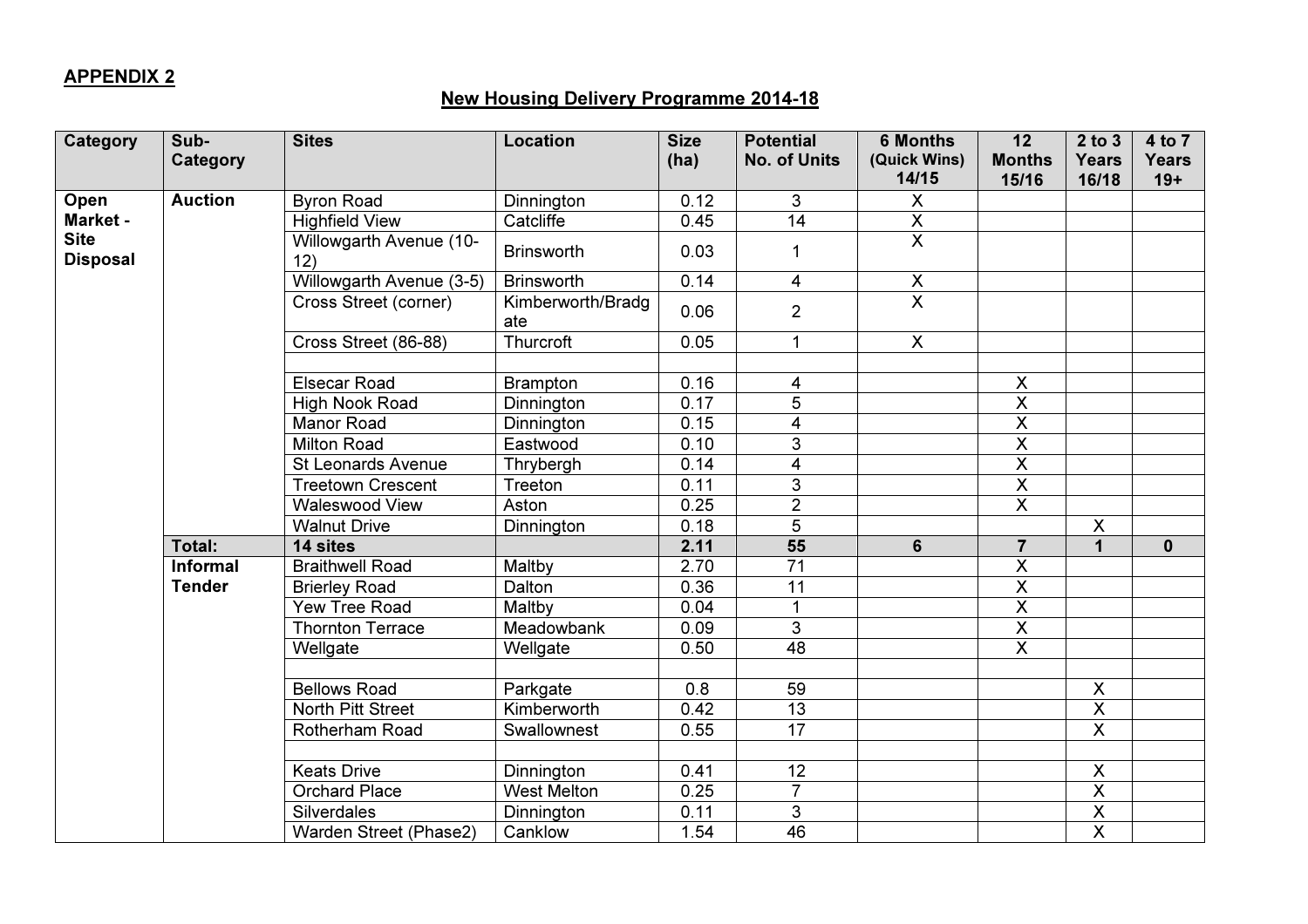| <b>Category</b>   | Sub-<br>Category                                                                                        | <b>Sites</b>                   | <b>Location</b>         | <b>Size</b><br>(ha) | <b>Potential</b><br><b>No. of Units</b> | <b>6 Months</b><br>(Quick Wins)<br>14/15 | 12<br><b>Months</b><br>15/16 | $2$ to $3$<br><b>Years</b><br>16/18 | 4 to 7<br><b>Years</b>           |
|-------------------|---------------------------------------------------------------------------------------------------------|--------------------------------|-------------------------|---------------------|-----------------------------------------|------------------------------------------|------------------------------|-------------------------------------|----------------------------------|
|                   |                                                                                                         | <b>Chesterhill Avenue</b>      | Dalton                  | 4.60                | 148                                     |                                          |                              |                                     | $19+$<br>$\overline{\mathsf{x}}$ |
|                   | Total:                                                                                                  | 13 sites                       |                         | 12.37               | 439                                     | $\mathbf{0}$                             | 5                            | $\overline{7}$                      | $\overline{1}$                   |
|                   | <b>Market</b>                                                                                           | Keeton Hall Road               | <b>Kiveton Park</b>     | 3.64                | 109                                     |                                          |                              | $\overline{\mathsf{X}}$             |                                  |
|                   | <b>Cluster</b>                                                                                          | <b>Rother View Road</b>        | Canklow                 | 0.52                | 16                                      |                                          |                              | $\overline{\mathsf{x}}$             |                                  |
|                   |                                                                                                         | <b>Rother View Road</b>        | Canklow                 | 0.96                | $\overline{29}$                         |                                          |                              | $\overline{\mathsf{x}}$             |                                  |
|                   |                                                                                                         | <b>Conway Crescent</b>         | East Herringthorpe      | 0.31                | 9                                       |                                          |                              | $\overline{\mathsf{x}}$             |                                  |
|                   |                                                                                                         | Farnworth Road                 | East Herringthorpe      | 0.28                | $\overline{\infty}$                     |                                          |                              | $\overline{\mathsf{X}}$             |                                  |
|                   |                                                                                                         | Gaitskell Close (LANB)         | Maltby                  | 0.21                | $\overline{6}$                          |                                          |                              | $\overline{\mathsf{X}}$             |                                  |
|                   |                                                                                                         | <b>Shakespeare Drive</b>       | Dinnington              | 0.17                | 5                                       |                                          |                              | $\overline{\mathsf{x}}$             |                                  |
|                   |                                                                                                         | (corner) (LANB)                |                         |                     |                                         |                                          |                              |                                     |                                  |
|                   | Total:                                                                                                  | 7 sites                        |                         | 6.09                | 182                                     | $\mathbf 0$                              | $\mathbf 0$                  | $\overline{7}$                      | $\mathbf 0$                      |
| <b>OMS Total:</b> |                                                                                                         | 34 sites                       |                         | 20.57               | 676                                     | $6\phantom{a}$                           | 12                           | $\overline{15}$                     | $\overline{1}$                   |
| Custom            | <b>Larger Sites</b><br>$(4$ units)<br><b>Informal</b><br>Tender/<br><b>Specialist</b><br><b>Partner</b> | <b>Braithwell Road (Pilot)</b> | Maltby                  | 2.70                | 10                                      |                                          | $\overline{X}$               |                                     |                                  |
| <b>Build</b>      |                                                                                                         | Deer Park Road                 | Thrybergh               | 0.14                | 5                                       |                                          | $\overline{\mathsf{x}}$      |                                     |                                  |
|                   |                                                                                                         | Denman Road                    | Wath-upon-Dearne        | 0.59                | 18                                      |                                          |                              | $\overline{X}$                      |                                  |
|                   |                                                                                                         | Hill Top Lane                  | <b>Richmond Park</b>    | 0.41                | 12                                      |                                          |                              | $\mathsf{X}$                        |                                  |
|                   |                                                                                                         | <b>Kestrel Avenue</b>          | <b>Thorpe Hesley</b>    | 0.64                | $\overline{19}$                         |                                          |                              | $\overline{\mathsf{x}}$             |                                  |
|                   |                                                                                                         | <b>Michael Croft</b>           | Wath-upon-Dearne        | 0.22                | 6                                       |                                          | $\mathsf{X}$                 |                                     |                                  |
|                   |                                                                                                         | <b>Westfield Road</b>          | <b>Brampton Bierlow</b> | 0.29                | $\overline{\infty}$                     |                                          | $\overline{\mathsf{x}}$      |                                     |                                  |
|                   | Total:                                                                                                  | 7 sites                        |                         | 4.99                | 78                                      | $\mathbf 0$                              | $\overline{\mathbf{4}}$      | $\overline{3}$                      | $\mathbf 0$                      |
|                   | <b>Small Sites</b>                                                                                      | Craig Walk                     | Wickersley              | 0.09                | 3                                       |                                          | $\overline{\mathsf{X}}$      |                                     |                                  |
|                   | $(55$ units)                                                                                            | Elliott Drive (adj. 23)        | Wingfield               | 0.09                | $\overline{3}$                          |                                          | $\overline{\mathsf{x}}$      |                                     |                                  |
|                   | <b>Market Sale</b>                                                                                      | Elm Tree Road                  | Hellaby                 | 0.05                | $\mathbf{1}$                            |                                          | $\mathsf{X}$                 |                                     |                                  |
|                   | /Specialist                                                                                             | <b>Greenwood Crescent</b>      | Wickersley              | 0.08                | $\overline{2}$                          |                                          | $\overline{\mathsf{x}}$      |                                     |                                  |
|                   | <b>Partner</b>                                                                                          | Keeton Hall Road (flats<br>26) | Wales                   | 0.16                | 4                                       |                                          | $\overline{\mathsf{x}}$      |                                     |                                  |
|                   |                                                                                                         | Kiln Road                      | Wingfield               | 0.05                | $\mathbf{1}$                            |                                          |                              | $\mathsf{X}$                        |                                  |
|                   |                                                                                                         | Mill Lane                      | Anston/Woodsetts        | 0.12                | 3                                       |                                          |                              | $\overline{\mathsf{x}}$             |                                  |
|                   |                                                                                                         | <b>Princess Street</b>         | Hoober                  | 0.15                | $\overline{4}$                          |                                          | $\overline{X}$               |                                     |                                  |
|                   |                                                                                                         | Shakespeare Drive 22/24        | Dinnington              | 0.10                | $\mathbf{1}$                            |                                          |                              | $\overline{\mathsf{x}}$             |                                  |
|                   |                                                                                                         | <b>Thundercliffe Road</b>      | Rotherham West          | 0.04                | $\mathbf{1}$                            |                                          | $\mathsf{X}$                 |                                     |                                  |
|                   | Total:                                                                                                  | 10 sites                       |                         | 0.93                | 23                                      | $\mathbf 0$                              | $\overline{7}$               | $\mathbf{3}$                        | $\mathbf 0$                      |
| <b>CB Total:</b>  |                                                                                                         | 17 sites                       |                         | 5.92                | 101                                     | $\overline{\mathbf{0}}$                  | $\overline{11}$              | $\overline{6}$                      | $\overline{\mathbf{0}}$          |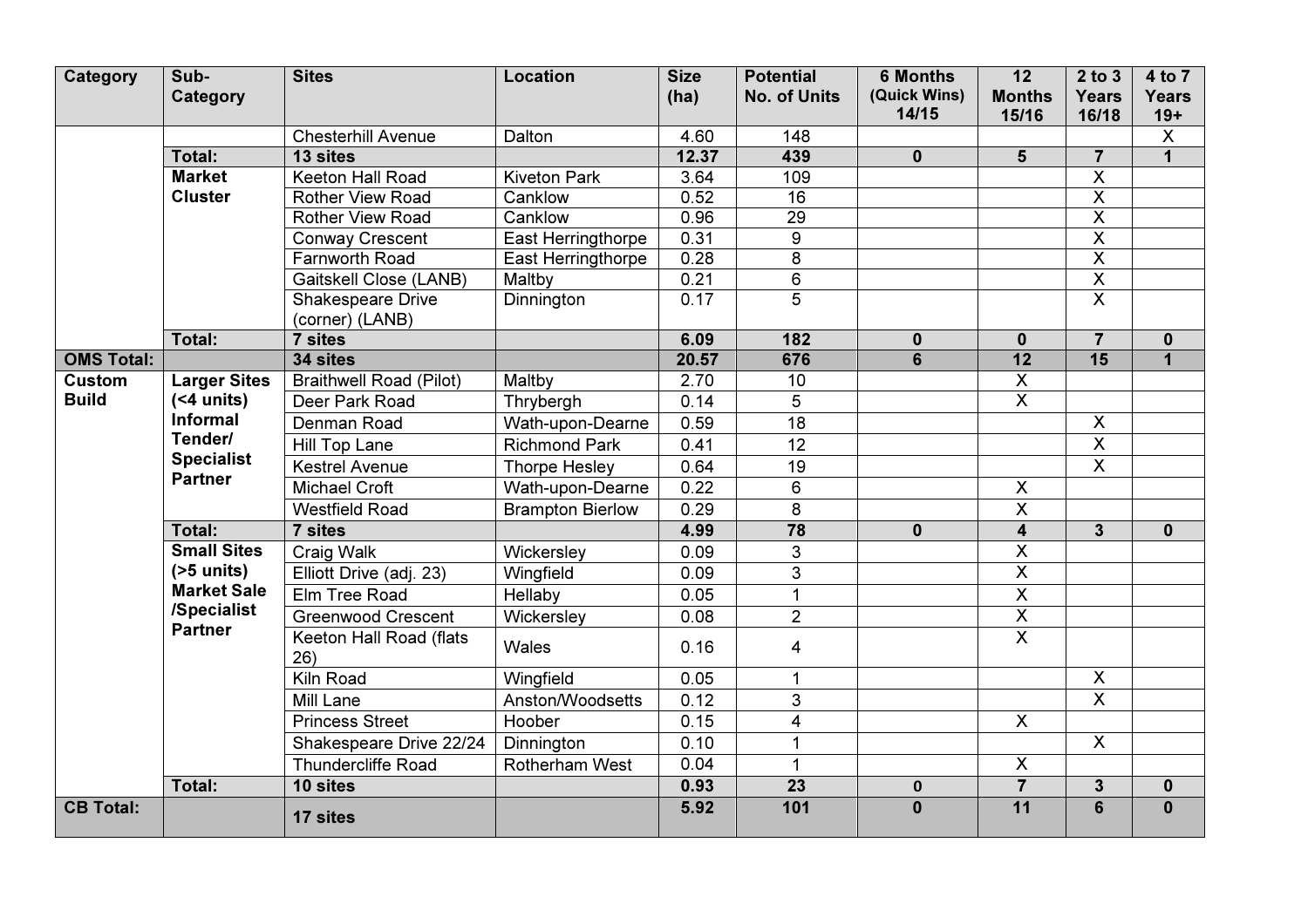| Category                                | Sub-<br>Category                    | <b>Sites</b>                                                | <b>Location</b>         | <b>Size</b><br>(ha) | <b>Potential</b><br><b>No. of Units</b> | <b>6 Months</b><br>(Quick Wins) | $\overline{12}$<br><b>Months</b> | $2$ to $3$<br><b>Years</b> | 4 to 7<br><b>Years</b> |
|-----------------------------------------|-------------------------------------|-------------------------------------------------------------|-------------------------|---------------------|-----------------------------------------|---------------------------------|----------------------------------|----------------------------|------------------------|
|                                         |                                     |                                                             |                         |                     |                                         | 14/15                           | 15/16                            | 16/18                      | $19+$                  |
| <b>Social</b><br><b>Housing</b><br>(SH) | Local                               | <b>Wadsworth Road</b>                                       | <b>Bramley</b>          | 0.15                | $\overline{2}$                          | $\mathsf{X}$                    |                                  |                            |                        |
|                                         | <b>Authority</b>                    |                                                             |                         |                     |                                         |                                 |                                  |                            |                        |
|                                         | New Build /                         | <b>Shelley Drive</b>                                        | East Herringthorpe      | 0.09                | $\overline{2}$                          |                                 | $\boldsymbol{\mathsf{X}}$        |                            |                        |
|                                         | Council                             |                                                             |                         |                     |                                         |                                 |                                  |                            |                        |
|                                         |                                     | <b>Cedric Crescent</b>                                      | Thurcroft               | 0.06                | $\overline{2}$                          |                                 |                                  | $\boldsymbol{\mathsf{X}}$  |                        |
|                                         |                                     | <b>Chapel Avenue</b>                                        | <b>Brampton Bierlow</b> | 0.18                | $\overline{5}$                          |                                 |                                  | $\overline{\mathsf{x}}$    |                        |
|                                         |                                     | Deer Leap Drive                                             | Thrybergh               | 0.08                | $\overline{2}$                          |                                 |                                  | $\overline{\mathsf{X}}$    |                        |
|                                         |                                     | <b>Hallam Close</b>                                         | Aughton                 | 0.13                | 3                                       |                                 |                                  | $\overline{\mathsf{x}}$    |                        |
|                                         |                                     | <b>Highfield Park</b>                                       | Maltby                  | 0.05                |                                         |                                 |                                  | $\overline{\mathsf{X}}$    |                        |
|                                         |                                     | Hounsfield Crescent (3/5)                                   | East Herringthorpe      | 0.08                | $\overline{2}$                          |                                 |                                  | $\overline{\mathsf{X}}$    |                        |
|                                         |                                     | Hounsfield Road (20-22)                                     | East Herringthorpe      | 0.06                | $\overline{2}$                          |                                 |                                  | $\overline{\mathsf{x}}$    |                        |
|                                         |                                     | Pine Close (end of road)                                    | Sunnyside               | 0.03                |                                         |                                 |                                  | $\overline{\mathsf{x}}$    |                        |
|                                         |                                     | <b>Remount Road</b>                                         | <b>Kimberworth Park</b> | 0.06                |                                         |                                 |                                  | $\overline{\mathsf{x}}$    |                        |
|                                         |                                     | <b>Robinets Road</b>                                        | Wingfield               | 0.25                | 6                                       |                                 |                                  | $\overline{\mathsf{X}}$    |                        |
|                                         |                                     | Spa Well Crescent                                           | Treeton                 | 0.20                | 6                                       |                                 |                                  | $\overline{\mathsf{X}}$    |                        |
|                                         |                                     | <b>Stacey Drive</b>                                         | Thrybergh               | 0.07                | $\overline{2}$                          |                                 |                                  | $\overline{\mathsf{x}}$    |                        |
|                                         |                                     | <b>Sycamore Avenue</b>                                      | <b>Kiveton Park</b>     | 0.15                | 3                                       |                                 |                                  | $\overline{\mathsf{x}}$    |                        |
|                                         |                                     | <b>Symonds Avenue</b>                                       | Rawmarsh                | 0.25                | $\overline{7}$                          |                                 |                                  | $\overline{\mathsf{X}}$    |                        |
|                                         |                                     | <b>Woodland Drive</b>                                       | North Anston            | 0.05                |                                         |                                 |                                  | $\overline{\mathsf{X}}$    |                        |
|                                         |                                     | <b>Woodland Gardens</b>                                     | Maltby                  | 0.05                |                                         |                                 |                                  | $\overline{\mathsf{x}}$    |                        |
|                                         | Total:                              | 18 sites                                                    |                         | 1.99                | 49                                      | $\mathbf 1$                     | $\mathbf 1$                      | 16                         | $\mathbf{0}$           |
|                                         | <b>National</b>                     | <b>Aston Close</b>                                          | Swallownest             | 0.28                | 8                                       | $\overline{X}$                  |                                  |                            |                        |
|                                         | <b>Affordable</b><br><b>Housing</b> | <b>Brameld Road (includes</b><br>specialist housing units)  | Swinton                 | 0.90                | 25                                      | $\mathsf{X}$                    |                                  |                            |                        |
|                                         | Programme                           | <b>Brookfield Avenue</b>                                    | Swinton                 | 0.04                | $2^{\circ}$                             | $\overline{X}$                  |                                  |                            |                        |
|                                         | / RSL<br>$(2015-18)$                | <b>Catherine Avenue</b>                                     | Aston                   | 0.12                | 4                                       | $\mathsf{X}$                    |                                  |                            |                        |
|                                         |                                     | (specialist housing units)<br>Elgar Drive (19-41)           | Maltby                  | 0.22                | $\overline{7}$                          | $\mathsf{X}$                    |                                  |                            |                        |
|                                         |                                     |                                                             |                         | 0.13                |                                         | $\overline{X}$                  |                                  |                            |                        |
|                                         |                                     | Elgar Drive (corner)                                        | Maltby                  |                     | $\overline{4}$                          |                                 |                                  |                            |                        |
|                                         |                                     | Springhill Avenue<br>(includes specialist<br>housing units) | <b>Brampton Bierlow</b> | 0.10                | 4                                       | $\mathsf{X}$                    |                                  |                            |                        |
|                                         |                                     | St Mary's Drive<br>(specialist housing units)               | Catcliffe               | 0.12                | $\overline{2}$                          | $\mathsf{X}$                    |                                  |                            |                        |
|                                         |                                     |                                                             |                         |                     |                                         |                                 |                                  |                            |                        |